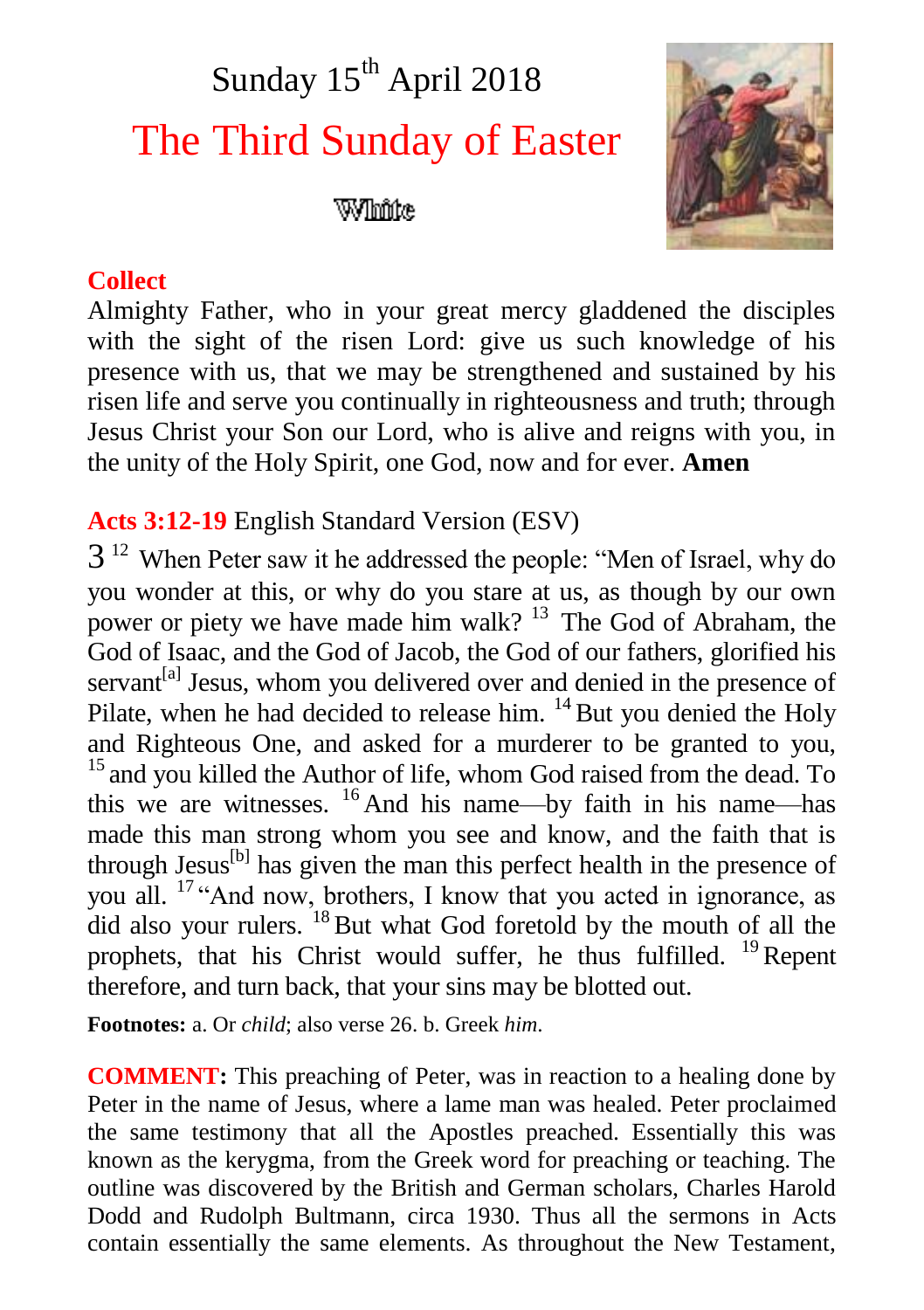this passage interprets Jesus as fulfilling a prophecy of a suffering Messiah. The Apostolic Church interpreted Old Testament passages, particularly Isaiah 52:13-53:12, in the light of the crucifixion and resurrection. Many biblical scholars, particularly in the British theological tradition, believe that this interpretation came from Jesus himself. Although his own people rejected him, the resurrection of Jesus proved that he is the promised Messiah. Through repentance and faith in him all sin is forgiven and sinners are restored in a good relationship with God.

## **Luke 24:36b-48** English Standard Version (ESV)

#### **Jesus Appears to His Disciples**

 $24$   $36b$  Jesus himself stood among them, and said to them, "Peace to you!" <sup>37</sup> But they were startled and frightened and thought they saw a spirit. <sup>38</sup> And he said to them, "Why are you troubled, and why do doubts arise in your hearts?  $39\overline{)}$  See my hands and my feet, that it is I myself. Touch me, and see. For a spirit does not have flesh and bones as you see that I have." <sup>40</sup> And when he had said this, he showed them his hands and his feet.  $41$  And while they still disbelieved for joy and were marveling, he said to them, "Have you anything here to eat?"  $42$  They gave him a piece of broiled fish,  $^{[a]}$   $43$  and he took it and ate before them. <sup>44</sup> Then he said to them, "These are my words that I spoke to you while I was still with you, that everything written about me in the Law of Moses and the Prophets and the Psalms must be fulfilled." <sup>45</sup> Then he opened their minds to understand the Scriptures, <sup>46</sup> and said to them, "Thus it is written, that the Christ should suffer and on the third day rise from the dead,  $47$  and that repentance and  $[1]$ forgiveness of sins should be proclaimed in his name to all nations, beginning from Jerusalem.  $^{48}$  You are witnesses of these things.

**Footnotes:** a. Some manuscripts add *and some honeycomb*. b. Some manuscripts *for*.

**COMMENT:** The post-resurrection appearances of Jesus recorded in the four gospels have a common purpose: to prepare the faithful for life in the world as witnesses to the resurrection and representatives of the continuing presence of Jesus, their Lord. Luke's closing narrative tells how Jesus revealed himself to his disciples to prove to them that he really was alive and not just a ghostly apparition. Scepticism came naturally to people in those days as it does to us. Appealing to their ordinary human senses, Luke tells how Jesus urged the disciples to touch the wounds in his hands and feet, and then asked for something to eat (vss. 39-43). Luke included this detail to make sure that his audience, five decades removed from the actual event,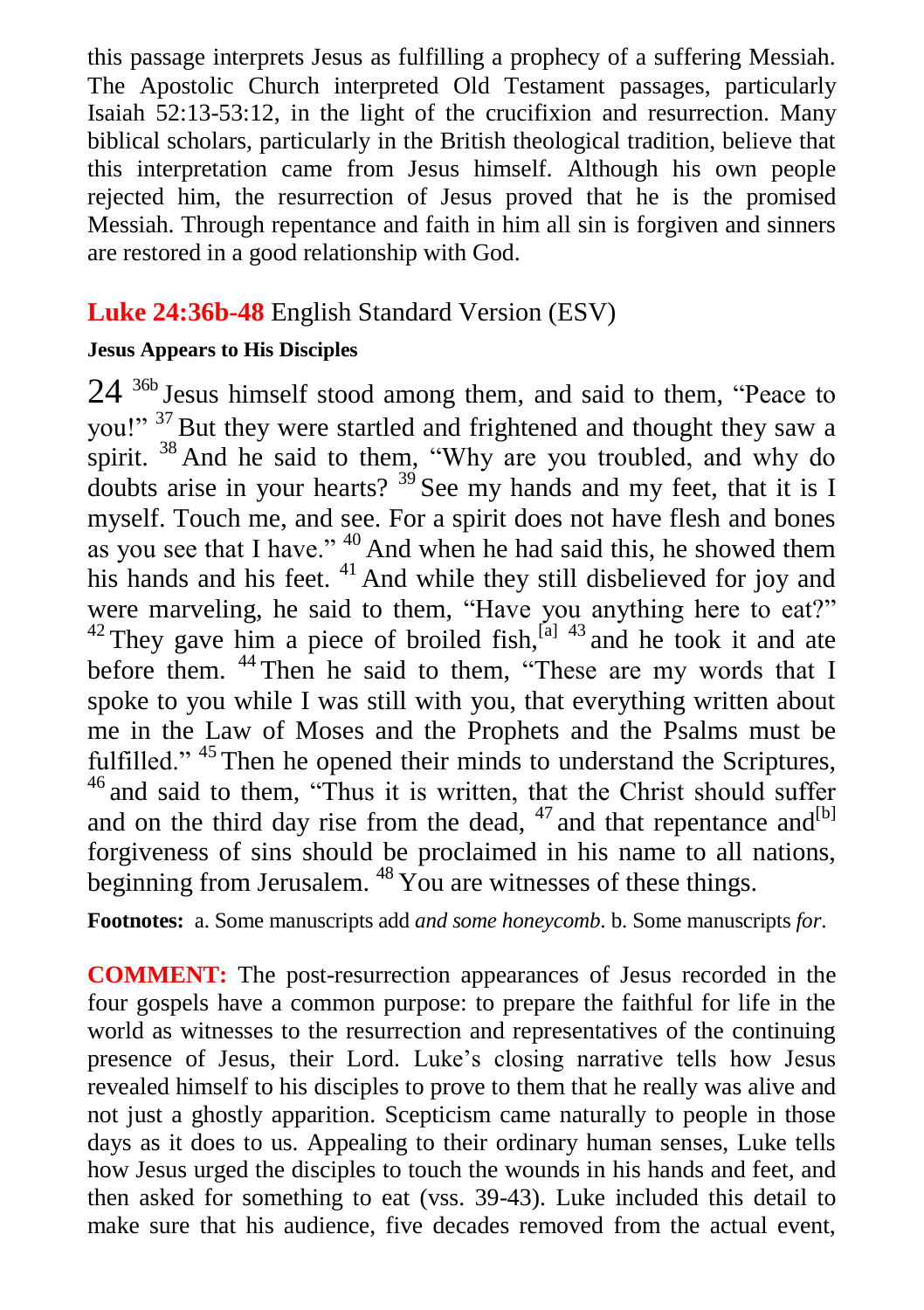really understood the true nature of the resurrection. It was no mere fantasy or hallucination; it was a return from the dead, as incredible as it may have seemed, then and now. Luke also wished to show that Jesus himself had initiated the early Christian belief that the Old Testament prophesies of the Messiah had now been fulfilled. The church could now proclaim that repentance and forgiveness of sin, i.e. the moral and spiritual power to live a whole new life, were now available through faith in Jesus. Joyful worship of the apostolic community ends the Gospel; but continually gathering in the temple also emphasises the fundamentally Jewish character of the community. We can never minimize the historical fact that the Christian Church has its origins within Judaism and adopted for itself, albeit with a new interpretation, all the scriptures of the Jewish tradition.

**Psalm 4** *Cum invocarem* Grail Psalter

## R **Lift up the light of your face on us, O Lord.**

<sup>1</sup> *For the Choirmaster. With stringed instruments. A Psalm of David*

 $2$  When I call, answer me, O God of justice: from anguish you released me, have mercy and hear me!  $\mathbb{R}^7$ 

<sup>3</sup> O men, how long will your hearts be closed, will you love what is futile and seek what is false?  $\mathbb{R}^7$ 

<sup>4</sup> It is the Lord who grants favors to those whom he loves; the Lord hears me whenever I call him.  $\mathbb{R}^7$ 

<sup>5</sup> Fear him; do not sin: ponder on your bed and be still  $6$  Make justice your sacrifice, and trust in the Lord.  $\mathbb{R}^7$ 

 $7$  "What can bring us happiness?" many say. Lift up the light of your face on us, O Lord.  $\mathbb{R}^7$ 

<sup>8</sup> You have put into my heart a greater joy than they have from abundance of corn and new wine.  $\mathbb{R}^7$ 

<sup>9</sup> I will lie down in peace and sleep comes at once for you alone, Lord, make me dwell in safety.  $\mathbb{R}^7$ 

**Glory be to the Father and to the Son and to the Holy Spirit, As it was in the beginning, is now, and ever shall be, world without end. Amen.**